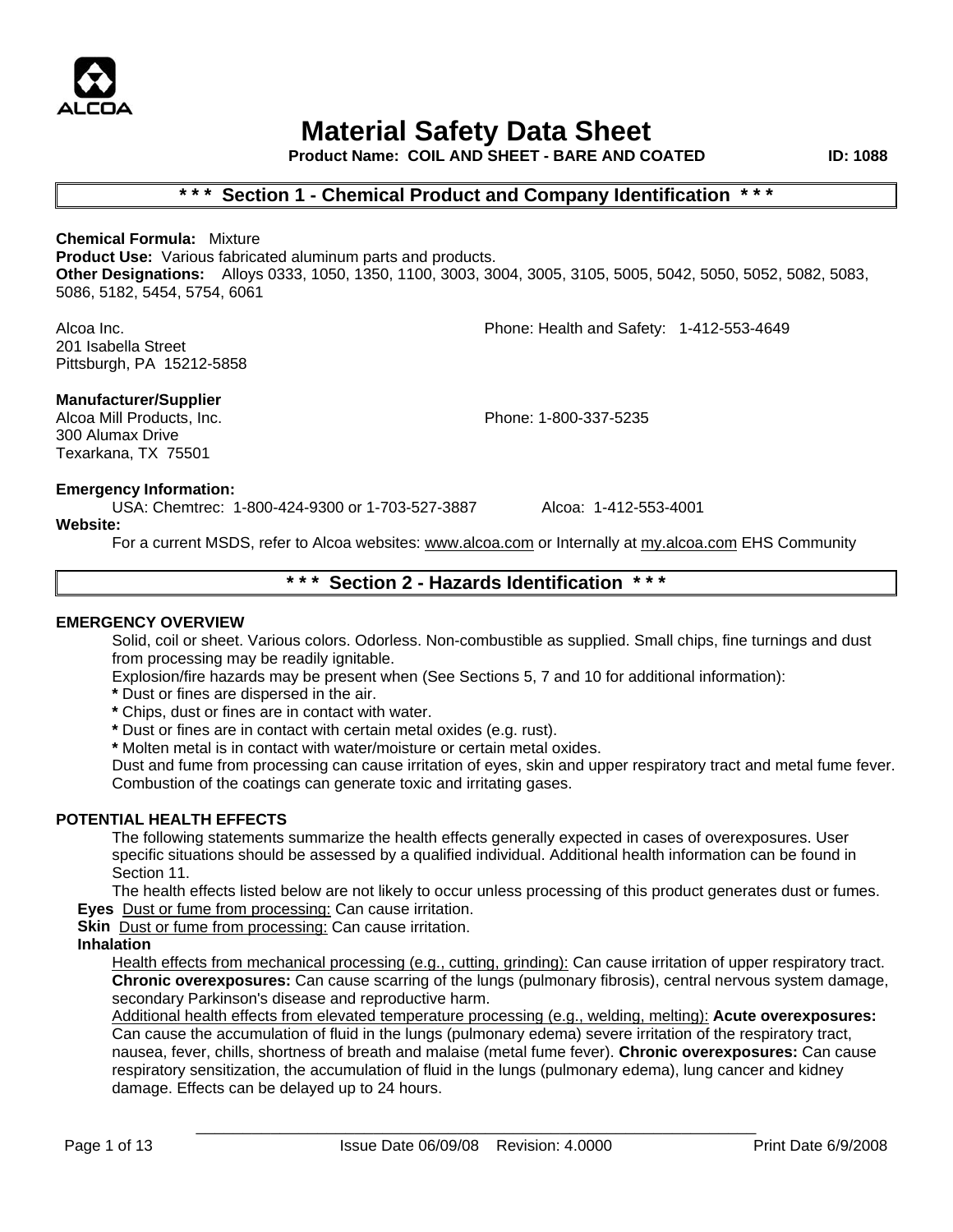# **Product Name: COIL AND SHEET - BARE AND COATED ID: 1088**

# **Carcinogenicity and Reproductive Hazard**

Product as shipped: Does not present any cancer or reproductive hazards..

Dust and fumes from mechanical processing: Can present a cancer hazard (lead). Can present a reproductive hazard (lead, manganese).

Dust and fumes from welding or elevated temperature processing: Can present a cancer hazard (lead compounds, hexavalent chromium compounds, welding fumes). Can present a reproductive hazard (lead, manganese).

#### **Medical Conditions Aggravated By Exposure to Product, Components or Compounds Formed During Processing** Dust or fume from processing: Asthma, chronic lung disease, skin rashes and secondary Parkinson's disease.

**\* \* \* Section 3 - Composition / Information on Ingredients \* \* \*** 

Complete composition is provided below and may include some components classified as non-hazardous.

| CAS#          | <b>Component</b> | <b>Percent</b> |
|---------------|------------------|----------------|
| 7429-90-5     | Aluminum         | >82            |
| 7439-95-4     | Magnesium        | $<$ 5          |
| 7439-96-5     | Manganese        | < 1.5          |
| 7439-89-6     | <b>Iron</b>      | <1             |
| 7440-21-3     | Silicon          | <1             |
| 7440-47-3     | Chromium         | < 0.35         |
| Not Available | Coatings*        | $0 - 10$       |
| Not Available | Lead pigments    | $0 - 1.5$      |

# **Component Related Regulatory Information**

Some component information may be found under the following: Lead.

# **Component Information**

\* Coatings include vinyl, epoxy, polyester, siliconized polyester, acrylic, fluorocarbons, polyurethane, petrolatum, chromium conversion and titanium conversion. Some coatings contain lead pigments.

Additional compounds which may be formed during processing or recycling are listed in Section 8.

# **\* \* \* Section 4 - First Aid Measures \* \* \***

## **First Aid: Eyes**

Dust or fume from processing: Flush eyes with plenty of water or saline for at least 15 minutes. Consult a physician.

## **First Aid: Skin**

Dust or fume from processing: Wash skin with soap and water for at least 15 minutes. Consult a physician if irritation persists.

## **First Aid: Inhalation**

Dust or fume from processing: Remove to fresh air. If unconscious or severely injured, check for clear airway, breathing and presence of pulse. Perform CPR if there is no pulse or respiration. Consult a physician.

# **\* \* \* Section 5 - Fire Fighting Measures \* \* \***

# **Flammable/Combustible Properties**

This product does not present fire or explosion hazards as shipped. Small chips, turnings, dust and fines from processing may be readily ignitable.

# **Fire/Explosion**

May be a potential hazard under the following conditions:

**\*** Dust or fines dispersed in the air can be explosive. Even a minor dust cloud can explode violently. Dust accumulation on the floor, ledges and beams can present a risk of ignition, flame propagation and secondary explosions.

**\*** Chips, dust or fines in contact with water can generate flammable/explosive hydrogen gas. Hydrogen gas could present an explosion hazard in confined or poorly ventilated spaces.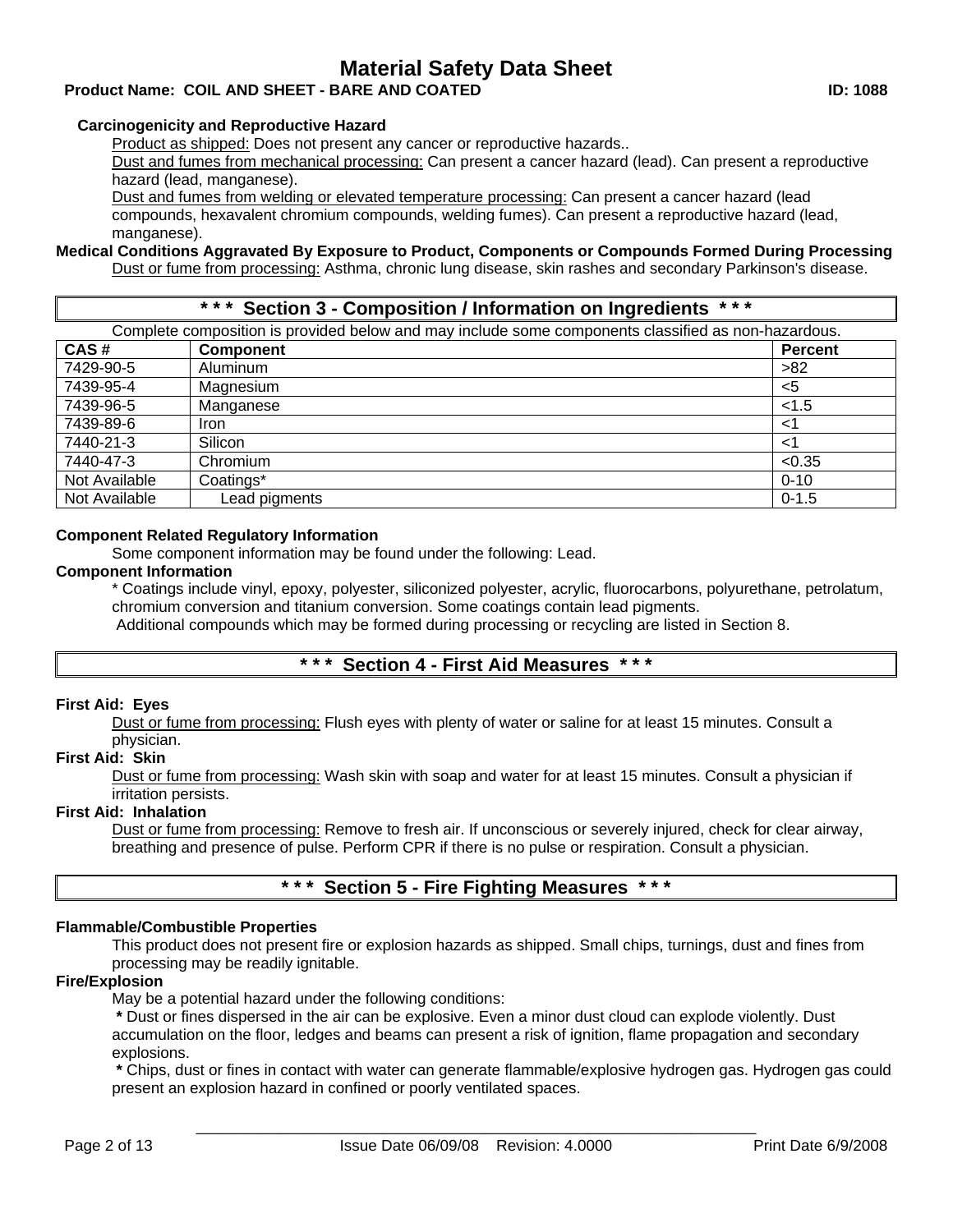# **Product Name: COIL AND SHEET - BARE AND COATED ID: 1088**

**\*** Dust or fines in contact with certain metal oxides (e.g., rust). A thermite reaction, with considerable heat generation, can be initiated by a weak ignition source.

**\*** Molten metal in contact with water/moisture or other metal oxides (e.g., rust, copper oxide). Moisture entrapped by molten metal can be explosive. Contact of molten aluminum with other metal oxides can initiate a thermite reaction. Finely divided metals (e.g., powders or wire) may have enough surface oxide to produce thermite reactions/explosions.

## **Extinguishing Media**

Use Class D extinguishing agents on dusts, fines or molten metal. Use coarse water spray on chips and turnings. **Unsuitable Extinguishing Media**

DO NOT USE:

**\*** Halogenated agents on small chips, dusts or fines.

**\*** Water around molten metal.

These agents will react with the burning material.

## **Fire Fighting Equipment/Instructions**

Fire fighters should wear NIOSH approved, positive pressure, self-contained breathing apparatus and full protective clothing when appropriate.

# **\* \* \* Section 6 - Accidental Release Measures \* \* \***

## **Small/Large Spill**

Collect scrap for recycling. *If molten:* Contain the flow using dry sand or salt flux as a dam. Do not use shovels or hand tools to halt the flow of molten aluminum. Allow the spill to cool before remelting as scrap.

# **\* \* \* Section 7 - Handling and Storage \* \* \***

## **Handling/Storage**

Avoid generating dust. Avoid contact with sharp edges or heated metal. Hot and cold aluminum are not visually different. Hot aluminum does not necessarily glow red.

## **Requirements for Processes Which Generate Dusts or Fines**

If processing of these products includes operations where dust or extremely fine particulate is generated, obtain and follow the safety procedures and equipment guides contained in Aluminum Association Bulletin F-1 and National Fire Protection Association (NFPA) brochures listed in Section 16. Cover and reseal partially empty containers. Use non-sparking handling equipment. Provide grounding and bonding where necessary to prevent accumulation of static charges during dust handling and transfer operations. (See Section 15).

Local ventilation and vacuum systems must be designed to handle explosive dusts. Dry vacuums and electrostatic precipitators must not be used. Dust collection systems must be dedicated to aluminum dust only and should be clearly labeled as such. Do not co-mingle fines of aluminum with fines of iron, iron oxide (rust) or other metal oxides.

Do not allow chips, fines or dust to contact water, particularly in enclosed areas.

Avoid all ignition sources. Good housekeeping practices must be maintained. Do not use compressed air to remove settled material from floors, beams or equipment.

## **Requirements for Remelting of Scrap Material and/or Ingot**

Molten metal and water can be an explosive combination. The risk is greatest when there is sufficient molten metal to entrap or seal off the water. Water and other forms of contamination on or contained in scrap or remelt ingot are known to have caused explosions in melting operations. While the products may have minimal surface roughness and internal voids, there remains the possibility of moisture contamination or entrapment. If confined, even a few drops of water can lead to violent explosions.

All tooling and containers which come in contact with molten metal must be preheated or specially coated and rust free. Molds and ladles must be preheated or oiled prior to casting. Any surfaces that may contact molten metal (e.g., concrete) should be specially coated.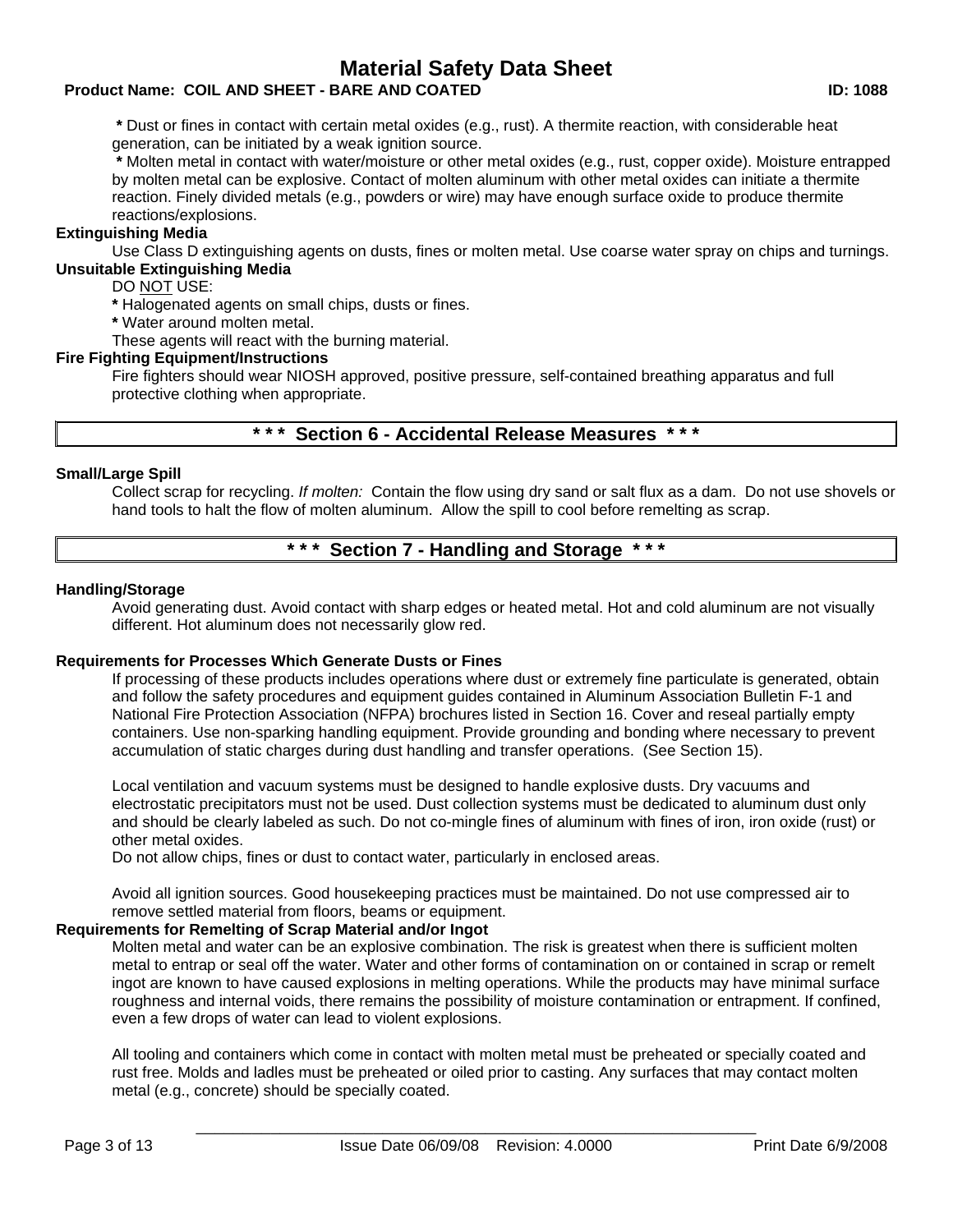# **Product Name: COIL AND SHEET - BARE AND COATED ID: 1088**

Drops of molten metal in water (e.g. from plasma arc cutting), while not normally an explosion hazard, can generate enough flammable hydrogen gas to present an explosion hazard. Vigorous circulation of the water and removal of the particles minimize the hazards.

During melting operations, the following minimum guidelines should be observed:

**\*** Inspect all materials prior to furnace charging and completely remove surface contamination such as water, ice, snow, deposits of grease and oil or other surface contamination resulting from weather exposure, shipment, or storage.

**\*** Store materials in dry, heated areas with any cracks or cavities pointed downwards.

**\*** Preheat and dry large or heavy items such as ingot adequately before charging into a furnace containing molten metal. This is typically done by use of a drying oven or homogenizing furnace. The drying cycle should bring the internal metal temperature of the coldest item of the batch to 400°F and then hold at that temperature for 6 hours.

# **\* \* \* Section 8 - Exposure Controls / Personal Protection \* \* \***

# **Engineering Controls**

If dust or fumes are generated through processing: Use with adequate explosion-proof ventilation to meet the limits listed in Section 8, Exposure Guidelines.

## **Personal Protective Equipment**

## **Respiratory Protection**

If dust or fumes are generated through processing: Use NIOSH-approved respiratory protection as specified by an Industrial Hygienist or other qualified professional if concentrations exceed the limits listed in Section 8, Exposure Guidelines. Suggested respiratory protection: N100, acid gas cartridge if hydrogen chloride or hydrogen fluoride are generated

**Eye Protection** Wear safety glasses/goggles to avoid eye injury.

**Skin Protection** Wear appropriate gloves to avoid any skin injury.

#### **General**

Sampling to establish **lead** exposures is advised where exposures to airborne particulate or fumes are possible. Consult OSHA Lead Standard 29 CFR 1910.1025 for specific health/industrial hygiene precautions and requirements to follow when handling lead compounds.

Personnel who handle and work with **molten metal** should utilize primary protective clothing like polycarbonate face shields, fire resistant tapper's jackets, neck shades (snoods), leggings, spats and similar equipment to prevent burn injuries. In addition to primary protection, secondary or day-to-day work clothing that is fire resistant and sheds metal splash is recommended for use with molten metal. Synthetic materials should never be worn even as secondary clothing (undergarments).

## **Exposure Guidelines**

## **A: General Product Information**

Alcoa recommends an Occupational Exposure Limit for **Chromium (VI) Compounds [both soluble and insoluble forms]** of 0.25 ug/m3 TWA as chromium.

Alcoa recommends Occupational Exposure Limits for **Manganese** of 0.05 mg/m3 TWA (total particulate) and 0.02 mg/m3 TWA (respirable fraction).

Alcoa recommends an Occupational Exposure Limit for **Hydrogen Fluoride** of 0.5 mg/m3 TWA and 4.9 mg/m3 STEL.

# **B: Component Exposure Limits**

## **Aluminum (7429-90-5)**

ACGIH 1 mg/m3 TWA (respirable fraction)

OSHA 15 mg/m3 TWA (total dust); 5 mg/m3 TWA (respirable fraction)

## **Manganese (7439-96-5)**

ACGIH 0.2 mg/m3 TWA

OSHA 5 mg/m3 Ceiling (fume)

## **Silicon (7440-21-3)**

OSHA 15 mg/m3 TWA (total dust); 5 mg/m3 TWA (respirable fraction)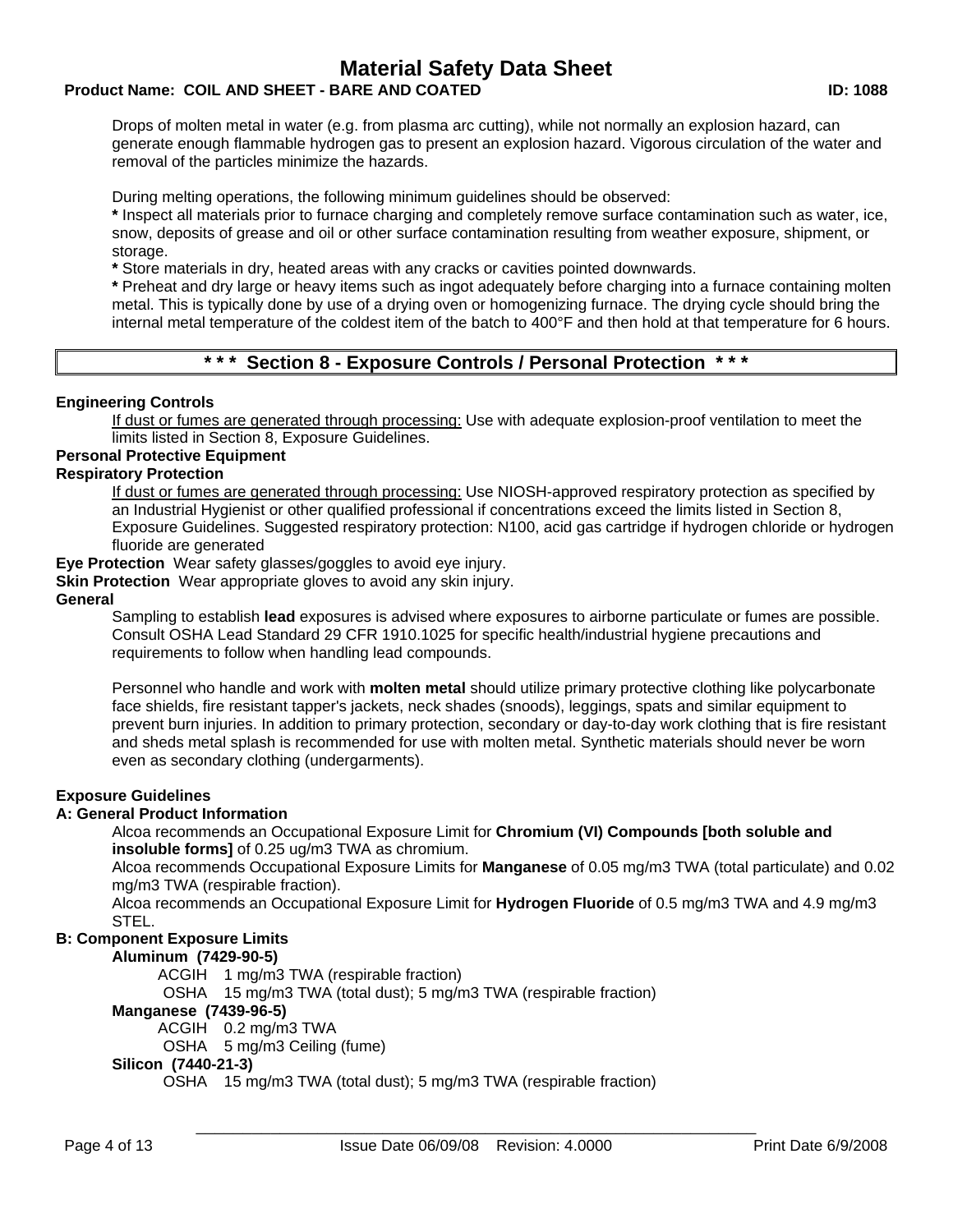**Product Name: COIL AND SHEET - BARE AND COATED ID: 1088**

**Chromium (7440-47-3)** ACGIH 0.5 mg/m3 TWA OSHA 1 mg/m3 TWA **Lead pigments (Not Available)** ACGIH 0.05 mg/m3 TWA (related to Lead) OSHA 50 µg/m3 TWA (as Pb); 30 µg/m3 Action Level (as Pb, Poison - see 29 CFR 1910.1025) (related to Lead) **C: Exposure Limits for Additional Compounds Which May Be Formed During Processing Alumina (non-fibrous) (1344-28-1)** ACGIH 1 mg/m3 TWA (respirable fraction) (related to Aluminum insoluble compounds) OSHA 15 mg/m3 TWA (total dust); 5 mg/m3 TWA (respirable fraction) **Magnesium oxide fume (1309-48-4)** ACGIH 10 mg/m3 TWA (inhalable fraction) OSHA 15 mg/m3 TWA (total particulate) **Manganese compounds, inorganic (Not Available)** ACGIH 0.2 mg/m3 TWA (as Mn) OSHA 5 mg/m3 Ceiling (as Mn) **Iron oxide (1309-37-1)** ACGIH 5 mg/m3 TWA (respirable fraction) OSHA 10 mg/m3 TWA **Chromium (II) compounds (Not Available)** OSHA 0.5 mg/m3 TWA (as Cr) **Chromium (III) compounds (as Cr) (Not Available)** ACGIH 0.5 mg/m3 TWA (as Cr) OSHA 0.5 mg/m3 TWA (as Cr) **Chromium (VI) compounds- water soluble (Not Available)** ACGIH 0.05 mg/m3 TWA (as Cr) **Chromium (VI) compounds (certain water insoluble forms) (Not Available)** ACGIH 0.01 mg/m3 TWA (as Cr) OSHA 2.5 µg/m3 Action Level (as Cr.); 5 µg/m3 TWA (as Cr, Cancer hazard - See 29 CFR 1910.1026) **Chromium (VI) (18540-29-9)** OSHA 2.5 µg/m3 Action Level; 5 µg/m3 TWA (Cancer hazard - See 29 CFR 1910.1026) **Ozone (10028-15-6)** ACGIH 0.05 ppm TWA (heavy work); 0.08 ppm TWA (moderate work); 0.10 ppm TWA (light work); 0.20 ppm TWA (heavy, moderate or light workloads, <=2 hours) OSHA 0.1 ppm TWA; 0.2 mg/m3 TWA **Hydrogen chloride (7647-01-0)** ACGIH 2 ppm Ceiling OSHA 5 ppm Ceiling; 7 mg/m3 Ceiling **Hydrogen fluoride (7664-39-3)** ACGIH 0.5 ppm TWA (as F) ACGIH 2 ppm Ceiling (as F) ACGIH Skin - potential significant contribution to overall exposure by the cutaneous route OSHA 3 ppm TWA **\* \* \* Section 9 - Physical & Chemical Properties \* \* \***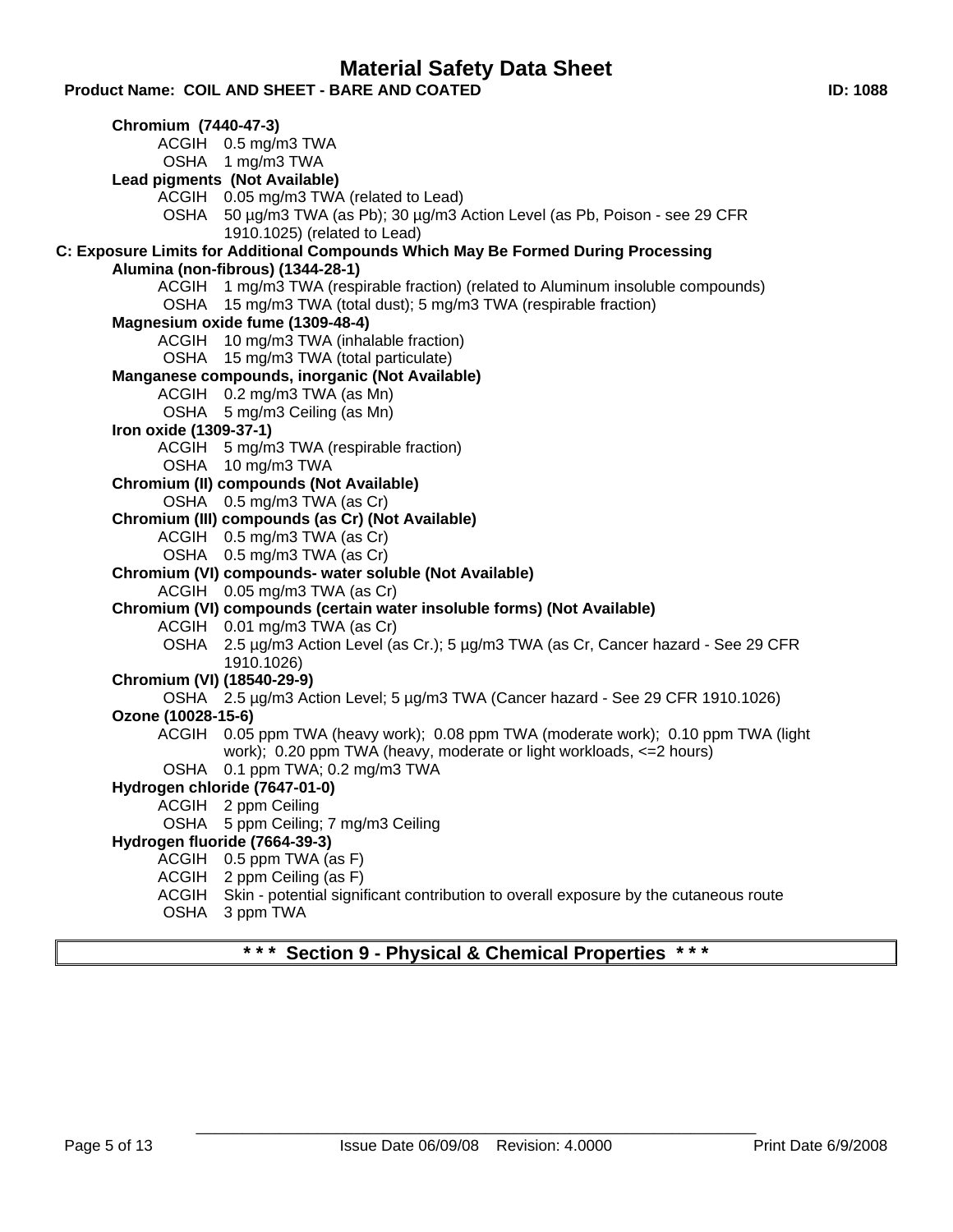# **Product Name: COIL AND SHEET - BARE AND COATED ID: 1088**

|                                                  | <b>Physical State:</b> Solid: coil, sheet                             |                                       | <b>Appearance:</b> Various colors                                    |
|--------------------------------------------------|-----------------------------------------------------------------------|---------------------------------------|----------------------------------------------------------------------|
| <b>Boiling Point:</b> Not applicable             |                                                                       |                                       | Melting Point: Range: generally 900-1200°F<br>$(482 - 649^{\circ}C)$ |
| Vapor Pressure: Not applicable                   |                                                                       | <b>Vapor Density:</b> Not applicable  |                                                                      |
| <b>Solubility in Water: None</b>                 |                                                                       | <b>Specific Gravity:</b> See Density  |                                                                      |
|                                                  | Density: Range: generally 2.63-3.12 g/cm3<br>$(0.095 - 0.113$ lb/in3) |                                       | <b>pH Level:</b> Not applicable                                      |
| Odor:                                            | <b>Odorless</b>                                                       | <b>Odor Threshold:</b> Not applicable |                                                                      |
| <b>Octanol-Water Coefficient:</b> Not applicable |                                                                       |                                       |                                                                      |

# **\* \* \* Section 10 - Chemical Stability & Reactivity Information \* \* \***

#### **Stability**

Stable under normal conditions of use, storage, and transportation as shipped.

#### **Conditions to Avoid**

Chips, fines, dust and molten metal are considerably more reactive with the following:

\* **Water:** Slowly generates flammable/explosive hydrogen gas and heat. Generation rate is greatly increased with smaller particles (e.g., fines and dusts). Molten metal can react violently/explosively with water or moisture, particularly when the water is entrapped.

**Heat:** Oxidizes at a rate dependent upon temperature and particle size.

\* **Strong oxidizers:** Violent reaction with considerable heat generation. Can react explosively with nitrates (e.g., ammonium nitrate and fertilizers containing nitrate) particularly when heated or molten.

**Acids and alkalis:** Reacts to generate flammable/explosive hydrogen gas. Generation rate is greatly increased with smaller particles (e.g., fines and dusts).

\* **Halogenated compounds:** Many halogenated hydrocarbons, including halogenated fire extinguishing agents, can react violently with finely divided aluminum.

\* **Iron oxide (rust) and other metal oxides (e.g., copper and lead oxides):** A violent thermite reaction generating considerable heat can occur. Reaction with aluminum fines and dusts requires only very weak ignition sources for initiation. Molten aluminum can react violently with iron oxide without external ignition source.

\* **Iron powder and water:** An explosive reaction forming hydrogen gas occurs when heated above 1470°F (800°C). Thermite explosions have been reported when aluminum alloys were melted in furnaces used for alloying with lead, bismuth or other metals with low melting temperatures. These metals, when added as high purity ingots, can seep through cracks in furnace liners and become oxidized. During subsequent melts in the furnace, molten aluminum can contact these metal oxides resulting in a thermite explosion.

## **Hazardous Decomposition**

Combustion products of coatings include lead compounds, carbon monoxide, carbon dioxide, hydrogen chloride, chlorinated hydrocarbons and partially oxidized hydrocarbons.

# **\* \* \* Section 11 - Toxicological Information \* \* \***

## **Health Effects Associated with Individual Ingredients**

**Lead dust or fume** Can cause irritation of eyes and upper respiratory tract. Acute overexposures: Can cause nausea and muscle cramps. Chronic overexposures: Can cause weakness in the extremities (peripheral neuropathy), abdominal cramps and other gastrointestinal tract effects, kidney damage, liver damage, central nervous system damage, damage to blood forming organs, blood cell damage and reproductive harm. Can cause reduced fertility and fetal toxicity in pregnant women. IARC/NTP: Listed as "reasonably anticipated to be a human carcinogen" by the NTP. Listed as possibly carcinogenic to humans by IARC (Group 2B)\*.

**Manganese dust or fumes** Chronic overexposures: Can cause inflammation of the lung tissue, scarring of the lungs (pulmonary fibrosis), central nervous system damage, secondary Parkinson's disease and reproductive harm in males.

**Chromium dust and mist** Can cause irritation of eyes, skin and respiratory tract. **Chromium and trivalent chromium** IARC/NTP: Listed as "unclassifiable as to carcinogenicity in humans" by IARC (Group 3).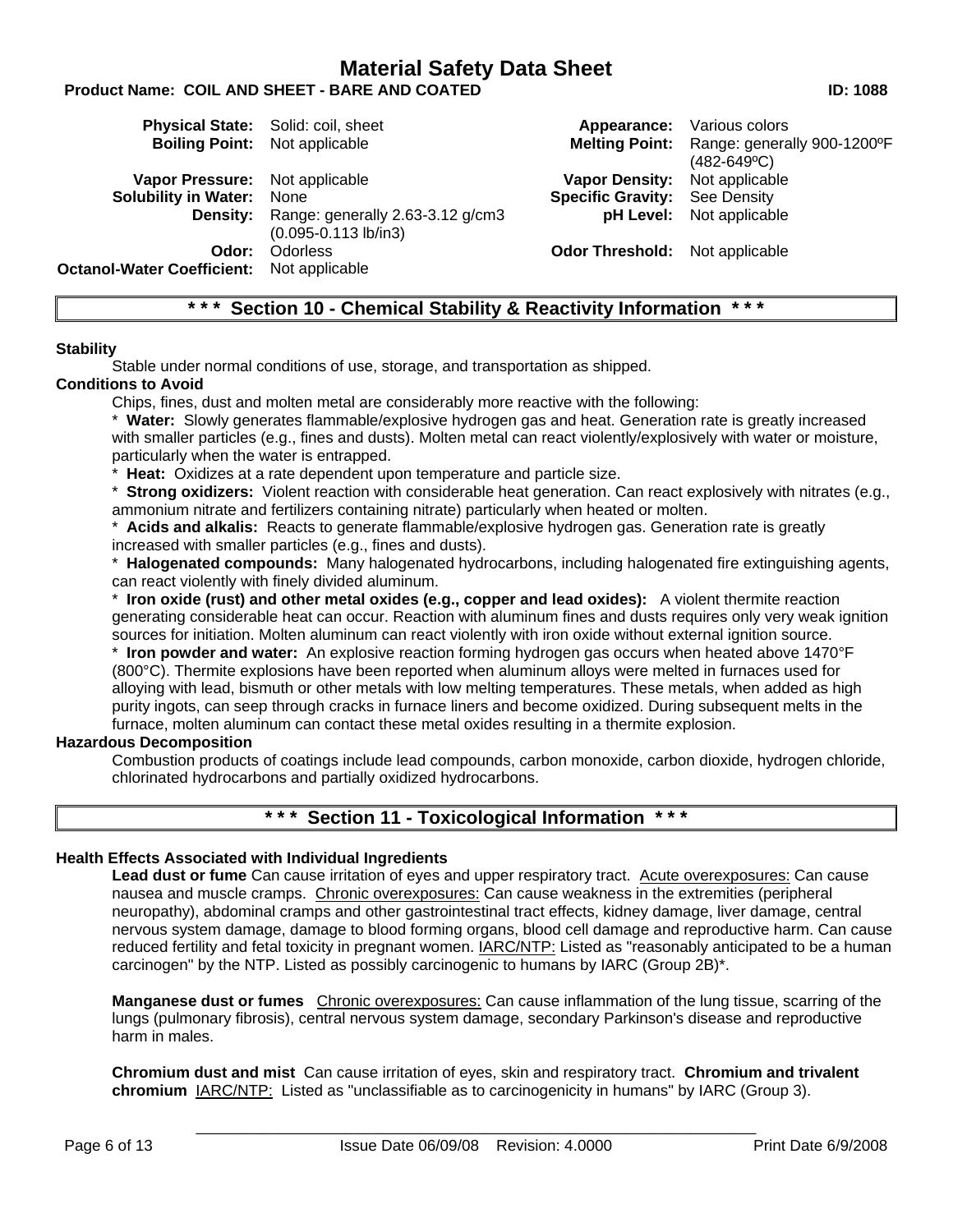# **Product Name: COIL AND SHEET - BARE AND COATED ID: 1088**

**Silicon, inert dusts** Chronic overexposures: Can cause chronic bronchitis and narrowing of the airways.

**Aluminum dust, fines and fumes** Low health risk by inhalation. Generally considered to be biologically inert (milling, cutting, grinding).

## **Health Effects Associated with Individual Compounds Formed During Processing**

**(The following could be expected if welded, remelted or otherwise processed at elevated temperatures.) Hexavalent chromium (Chrome VI)** Can cause irritation of eyes, skin and respiratory tract. Skin contact: Can cause irritant dermatitis, allergic reactions and skin ulcers. Chronic overexposures: Can cause perforation of the nasal septum, respiratory sensitization, asthma, the accumulation of fluid in the lungs (pulmonary edema), lung damage, kidney damage, lung cancer, nasal cancer and cancer of the gastrointestinal tract. IARC/NTP: Listed as "known to be a human carcinogen" by the NTP. Listed as carcinogenic to humans by IARC (Group 1)\*.

**Magnesium oxide fumes** Can cause irritation of eyes and respiratory tract. Acute overexposures: Can cause nausea, fever, chills, shortness of breath and malaise (metal fume fever).

**Manganese oxide fumes** Can cause irritation of eyes, skin and respiratory tract. Acute overexposures: Can cause nausea, fever, chills, shortness of breath and malaise (metal fume fever).

**Silica, amorphous** Acute overexposures: Can cause dryness of eyes, nose and upper respiratory tract.

**Iron oxide** Chronic overexposures: Can cause benign lung disease (siderosis). Ingestion: Can cause irritation of gastrointestinal tract, bleeding, changes in the pH of the body fluids (metabolic acidosis) and liver damage.

**Alumina (aluminum oxide)** Low health risk by inhalation. Generally considered to be biologically inert.

Welding, plasma arc cutting, and arc spray metalizing can generate ozone. **Ozone** Can cause irritation of eyes, nose and upper respiratory tract. Acute overexposures: Can cause shortness of breath, tightness of chest, headache, cough, nausea and narrowing of airways. Effects are reversible on cessation of exposure. Acute overexposures (high concentrations): Can cause respiratory distress, respiratory tract damage, bleeding and the accumulation of fluid in the lungs (pulmonary edema). Effects can be delayed up to 1-2 hours. Additional information: Studies with experimental animals by inhalation have found genetic damage, reproductive harm, blood cell damage, lung damage and death.

**Welding fumes** IARC/NTP: Listed as possibly carcinogenic to humans by IARC (Group 2B)\*. Additional Information: In one study, occupational asthma was associated with exposures to fumes from aluminum welding.

Combustion of the coatings can generate **Hydrogen chloride** or **Hydrogen fluoride** gases. **Hydrogen chloride gas** Can cause severe irritation and corrosive burns of eyes, skin and upper respiratory tract. Acute overexposures: Can cause the accumulation of fluid in the lungs (pulmonary edema).

**Hydrogen fluoride gas** Can cause severe irritation of eyes, mucous membranes, skin and respiratory tract. Acute overexposures: Can cause cough, shock, the accumulation of fluid in the lungs (pulmonary edema) and death. Effects can be delayed up to 24 hours.

## **Acute Toxicity of Ingredients/Formed Compounds**

**A: General Product Information** No information available for product.

**B: Component Analysis - LD50/LC50** 

**Magnesium (7439-95-4)** Oral LD50 Rat: 230 mg/kg **Manganese (7439-96-5)** Oral LD50 Rat: 9 g/kg **Iron (7439-89-6)** Oral LD50 Rat: 984 mg/kg **Silicon (7440-21-3)** Oral LD50 Rat: 3160 mg/kg

#### **C: Formed Compound Toxicity - LD50s/LC50s Alumina (non-fibrous) (1344-28-1)** Oral LD50 Rat: >5000 mg/kg **Iron oxide (1309-37-1)** Oral LD50 Rat: >10000 mg/kg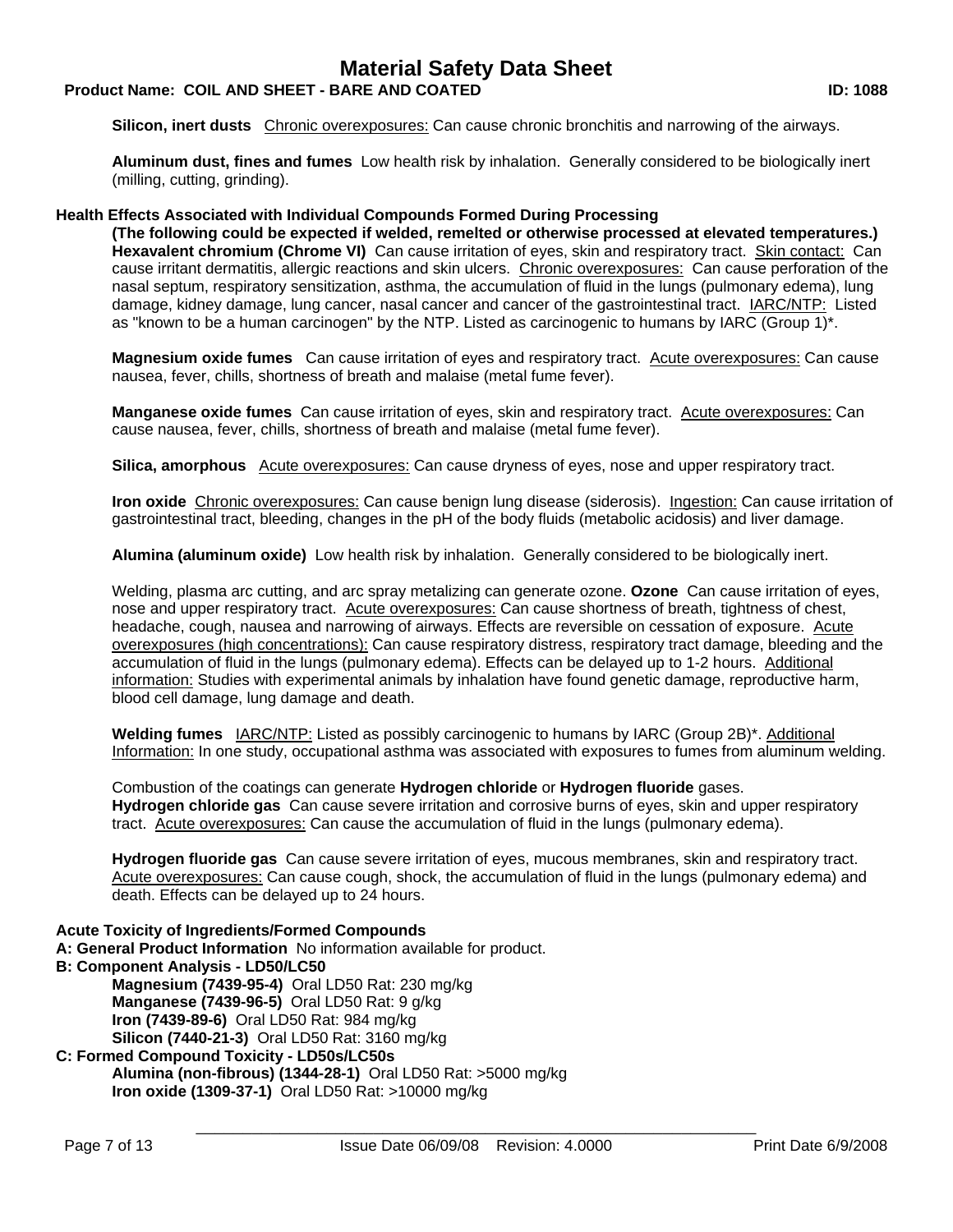# Product Name: COIL AND SHEET - BARE AND COATED **ID: 1088**

**Ozone (10028-15-6)**

Inhalation LC50 Rat: 4800 ppb/4H **Hydrogen chloride (7647-01-0)** Inhalation LC50 Rat: 3124 ppm/1H; Oral LD50 Rat:700 mg/kg; Dermal LD50 Rabbit:>5010 mg/kg **Hydrogen fluoride (7664-39-3)** Inhalation LC50 Rat: 850 mg/m3/1H; Inhalation LC50 Rat:1276 ppm/1H

# **Carcinogenicity of Ingredients**

## **A: Ingredient Carcinogenicity - IARC/NTP**

| <b>Component</b>                | <b>CAS</b>    | <b>IARC</b> | <b>IARC</b><br>2A | <b>IARC</b><br>2Β | <b>IARC</b> | <b>IARC</b> | <b>NTP</b><br>v | <b>NTP</b><br><b>RA</b> |
|---------------------------------|---------------|-------------|-------------------|-------------------|-------------|-------------|-----------------|-------------------------|
| Chromium                        | 7440-47-3     | No          | No                | No                | Yes         | No          | No              | No                      |
| Lead pigments (related to Lead) | Not Available | No          | No                | No                | No          | No          | No              | Yes                     |

# **B: Ingredient Carcinogenicity - ACGIH**

**Aluminum (7429-90-5)**

ACGIH A4 - Not Classifiable as a Human Carcinogen

# **Chromium (7440-47-3)**

ACGIH A4 - Not Classifiable as a Human Carcinogen

# **Lead pigments (Not Available)**

ACGIH A3 - Confirmed Animal Carcinogen with Unknown Relevance to Humans (related to Lead)

# **C: Ingredient References**

**Chromium (7440-47-3)**

IARC Monograph 49 [1990] (listed under Chromium and Chromium compounds), Supplement 7 [1987]

#### **Carcinogenicity of Compounds Formed During Processing A: Formed Compound Carcinogenicity - IARC/NTP**

| Component                        | <b>CAS</b>    | <b>IARC</b> | <b>IARC</b> | <b>IARC</b> | <b>IARC</b> | <b>IARC</b> | <b>NTP</b> | <b>NTP</b> |
|----------------------------------|---------------|-------------|-------------|-------------|-------------|-------------|------------|------------|
|                                  |               |             | 2Α          | 2B          | 3           | 4           | Κ          | <b>RA</b>  |
| Iron oxide                       | 1309-37-1     | No          | No          | No          | Yes         | No          | No         | No         |
| Chromium (III) compounds (as Cr) | Not Available | No          | No          | No          | Yes         | No          | No         | No         |
| Chromium (VI) compounds (certain | Not Available | Yes         | No          | No          | <b>No</b>   | No          | Yes        | No         |
| water insoluble forms)           |               |             |             |             |             |             |            |            |
| Welding fumes (NOC)              | Not Available | No          | No          | Yes         | No          | No          | No         | No         |
| Hydrogen chloride                | 7647-01-0     | No          | No          | No          | Yes         | No          | No         | No         |

# **B: Formed Compound Carcinogenicity - ACGIH**

**Alumina (non-fibrous) (1344-28-1)**

ACGIH A4 - Not Classifiable as a Human Carcinogen (related to Aluminum insoluble compounds)

**Magnesium oxide fume (1309-48-4)**

ACGIH A4 - Not Classifiable as a Human Carcinogen

**Iron oxide (1309-37-1)**

ACGIH A4 - Not Classifiable as a Human Carcinogen

**Chromium (III) compounds (as Cr) (Not Available)**

ACGIH A4 - Not Classifiable as a Human Carcinogen

# **Chromium (VI) compounds- water soluble (Not Available)**

ACGIH A1 - Confirmed Human Carcinogen

**Chromium (VI) compounds (certain water insoluble forms) (Not Available)**

ACGIH A1 - Confirmed Human Carcinogen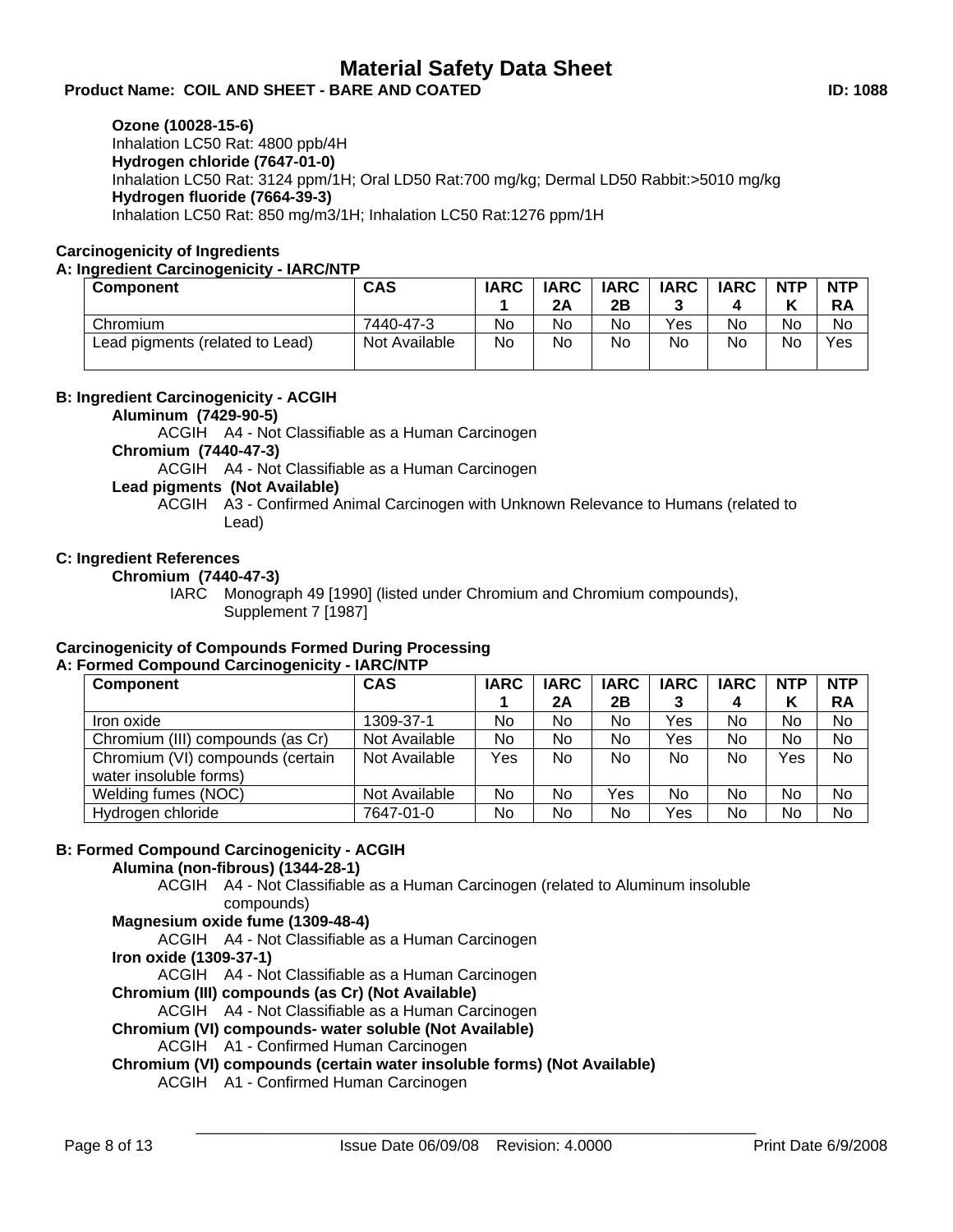Product Name: COIL AND SHEET - BARE AND COATED **ID: 1088** 

**Ozone (10028-15-6)**

ACGIH A4 - Not Classifiable as a Human Carcinogen

**Hydrogen chloride (7647-01-0)**

ACGIH A4 - Not Classifiable as a Human Carcinogen

# **C: Formed Compound References**

## **Iron oxide (1309-37-1)**

IARC Supplement 7 [1987], Monograph 1 [1972]

# **Chromium (III) compounds (as Cr) (Not Available)**

IARC Monograph 49 [1990] (listed under Chromium and Chromium compounds), Supplement 7 [1987]

# **Chromium (VI) compounds (certain water insoluble forms) (Not Available)**

IARC Monograph 49 [1990] (evaluated as a group)

# **Chromium (VI) (18540-29-9)**

 $IARC$  Monograph 49 [1990] (evaluated as a group)

# **Welding fumes (NOC) (Not Available)**

IARC Monograph 49 [1990]

## **Hydrogen chloride (7647-01-0)**

IARC Monograph 54 [1992]

# **Descriptions of IARC and NTP Classifications**

**IARC 1:** The agent is carcinogenic to humans. There is sufficient evidence that a causal relationship existed between exposure to the agent and human cancer.

**IARC 2A:** The agent is probably carcinogenic to humans. Generally includes agents for which there is limited evidence of carcinogenicity in humans and sufficient evidence of carcinogenicity in experimental animals.

**IARC 2B:** The agent is possibly carcinogenic to humans. Generally includes agents for which there is limited evidence in humans and less than sufficient evidence in experimental animals.

**IARC 3:** The agent is not classifiable as to its carcinogenicity to humans. Generally includes agents for which there is inadequate evidence in humans and inadequate or limited evidence in experimental animals.

**IARC 4:** The agent is probably not carcinogenic to humans. Generally includes agents for which there is evidence suggesting lack of carcinogenicity in humans and in experimental animals.

**NTP K:** Known to be a human carcinogen.

**NTP RA:** Reasonably anticipated to be a human carcinogen.

# **\* \* \* Section 12 - Ecological Information \* \* \***

**Ecotoxicity**

**A: General Product Information** No information available for product.

# **B: Component Analysis - Ecotoxicity - Aquatic Toxicity**

**Iron (7439-89-6)** 96 Hr LC50 Morone saxatilis: 13.6 mg/L [static]

# **Lead pigments (Not Available)**

96 Hr LC50 Pimephales promelas: 6.5 mg/L (related to Lead)

48 Hr EC50 water flea: 600 µg/L (related to Lead)

**Environmental Fate** No information available for product.

# **\* \* \* Section 13 - Disposal Considerations \* \* \***

**Disposal Instructions** Reuse or recycle material whenever possible.

## **US EPA Waste Number & Descriptions**

# **A: General Product Information**

If reuse or recycle is not possible, then characterize in accordance with applicable regulations (40 CFR 261 or state equivalent in the U.S.) prior to disposal. TCLP testing is recommended for chromium and lead.

## **B: Component Waste Numbers**

RCRA waste codes other than described under Section A may apply depending on use of product. Refer to 40 CFR 261 or state equivalent in the U.S.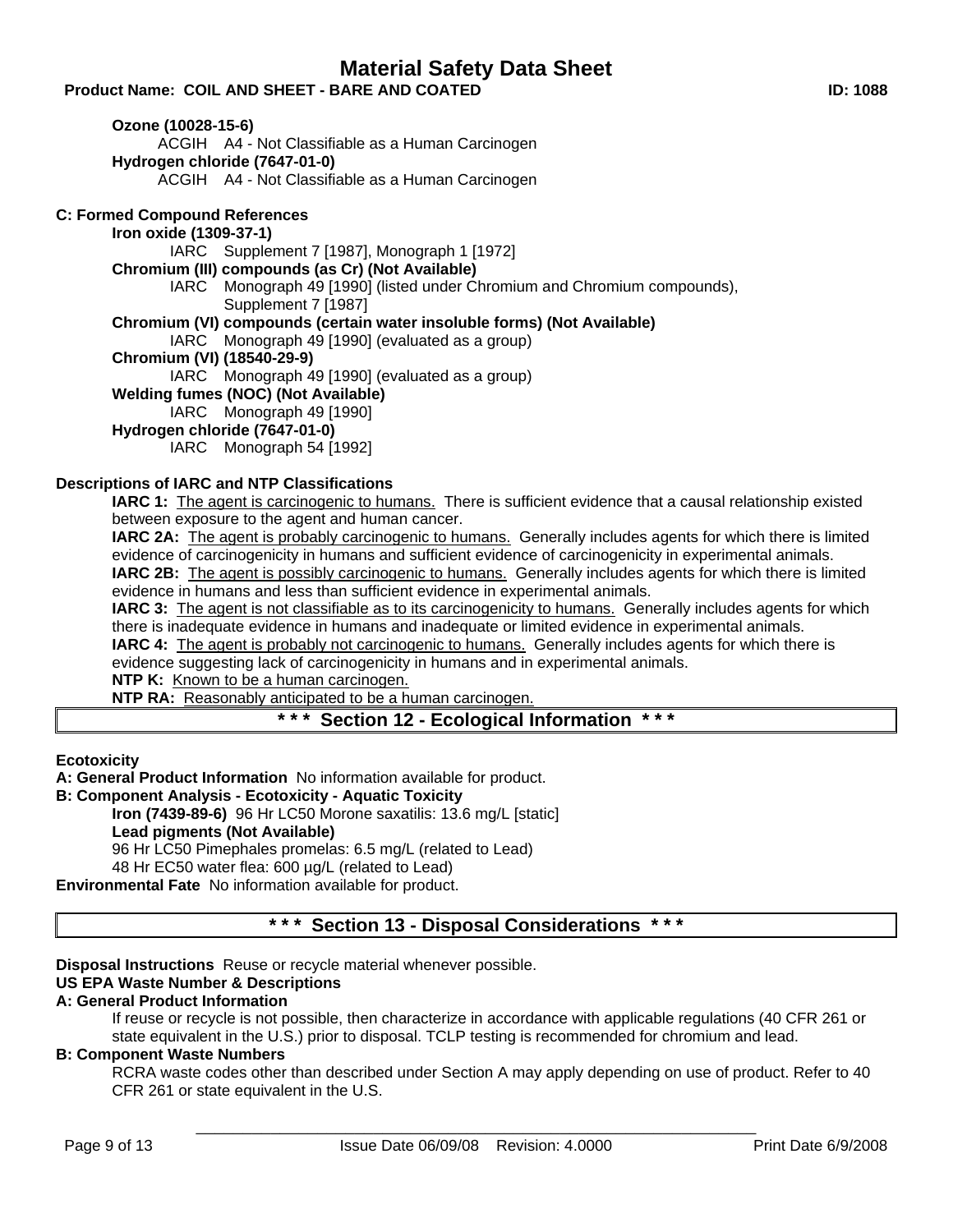Product Name: COIL AND SHEET - BARE AND COATED **ID: 1088** 

# **\* \* \* Section 14 - Transportation Information \* \* \***

|  |  | <b>Special Transportation</b> |
|--|--|-------------------------------|
|--|--|-------------------------------|

| ι ι αποροπαιισπ           |                          |               |               |               |  |
|---------------------------|--------------------------|---------------|---------------|---------------|--|
|                           | <b>PSN #1</b>            | <b>PSN #2</b> | <b>PSN #3</b> | <b>PSN #4</b> |  |
| Notes:                    |                          |               |               |               |  |
| UN NA Number:             |                          |               |               |               |  |
| Proper Shipping Name:     | Not regulated            |               |               |               |  |
| Hazard Class:             |                          |               |               |               |  |
| Packing Group:            |                          |               |               |               |  |
| RQ:                       |                          |               |               |               |  |
| Other - Tech Name:        |                          |               |               |               |  |
| Other - Marine Pollutant: | $\overline{\phantom{0}}$ |               |               |               |  |

#### **Notes:**

(1) When "Not regulated", enter the proper freight classification, "MSDS Number", and "Product Name" on the shipping paperwork.

Canadian Controlled Products Regulation PIN: Not regulated

# **\* \* \* Section 15 - Regulatory Information \* \* \***

#### **US Federal Regulations**

#### **A: General Product Information**

In reference to Title VI of the Clean Air Act of 1990, this material does not contain nor was it manufactured using ozone-depleting chemicals. All electrical equipment must be suitable for use in hazardous atmospheres involving aluminum powder in accordance with 29 CFR 1910.307. The National Electrical Code, NFPA 70, contains guidelines for determining the type and design of equipment and installation that will meet this requirement.

#### **B: Component Analysis**

This material contains one or more of the following chemicals required to be identified under SARA Section 302 (40 CFR 355 Appendix A), SARA Section 313 (40 CFR 372.65) and/or CERCLA (40 CFR 302.4).

# **Aluminum (7429-90-5)**

SARA 313: 1.0 % de minimis concentration (dust or fume only)

#### **Manganese (7439-96-5)**

SARA 313: 1.0 % de minimis concentration

#### **Chromium (7440-47-3)**

CERCLA: 5000 lb final RQ (no reporting of releases of this hazardous substance is required if the diameter of the pieces of the solid metal released is larger than 100 micrometers); 2270 kg final RQ (no reporting of releases of this hazardous substance is required if the diameter of the pieces of the solid metal released is larger than 100 micrometers)

#### **Lead pigments (Not Available)**

- SARA 313: 0.1 % Supplier notification limit; 0.1 % de minimis concentration (when contained in stainless steel, brass, or bronze) (related to Lead)
- CERCLA: 10 lb final RQ (no reporting of releases of this hazardous substance is required if the diameter of the pieces of the solid metal released is larger than 100 micrometers); 4.54 kg final RQ (no reporting of releases of this hazardous substance is required if the diameter of the pieces of the solid metal released is larger than 100 micrometers) (related to Lead)

## **SARA 311/312 Physical and Health Hazard Categories:**

**Immediate (acute) Health Hazard:** Yes, if particulates/fumes generated during processing. **Delayed (chronic) Health Hazard:** Yes, if particulates/fumes generated during processing. **Fire Hazard:** No **Sudden Release of Pressure:** No **Reactive:** Yes, if molten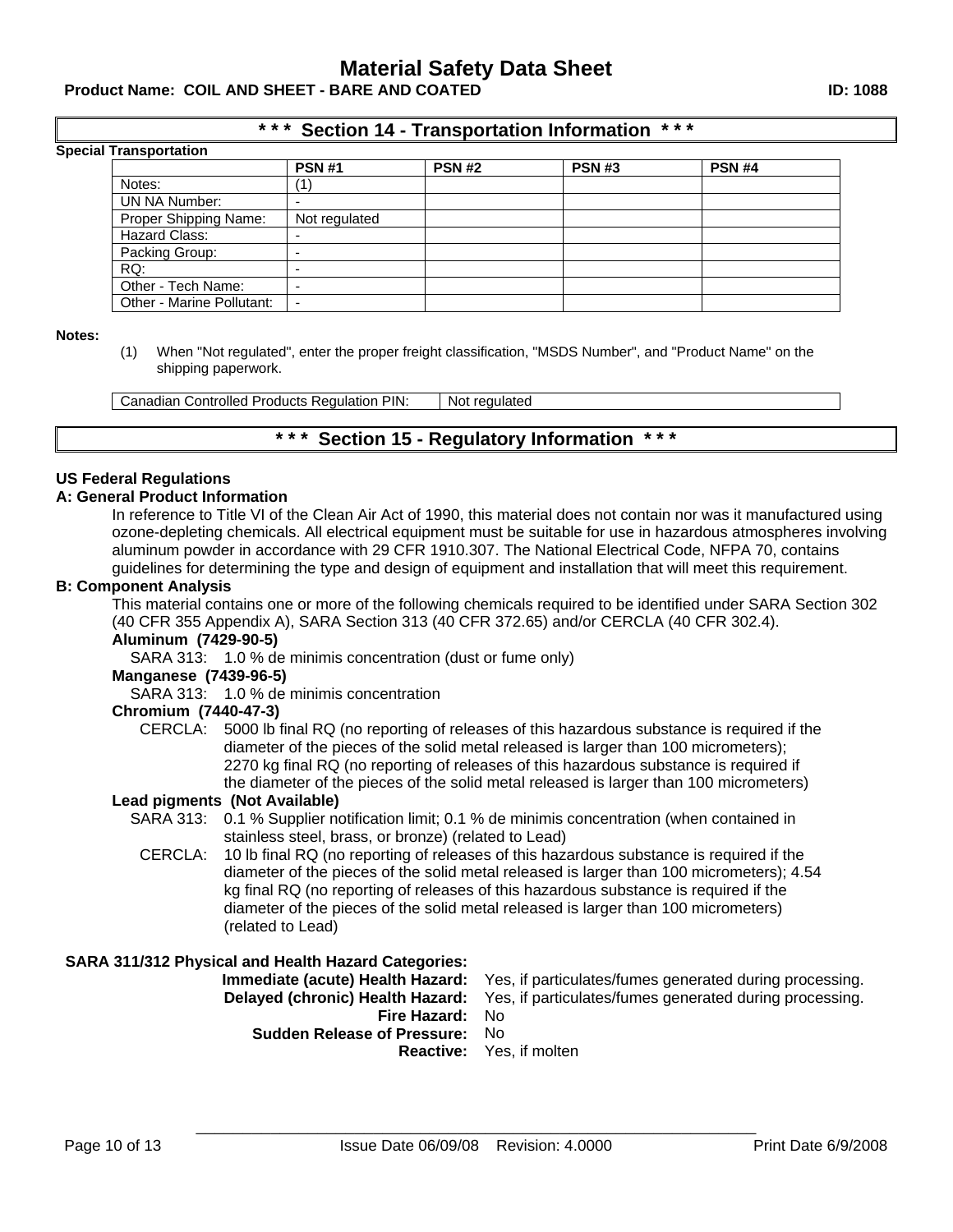# Product Name: COIL AND SHEET - BARE AND COATED **ID: 1088**

# **State Regulations**

## **A: General Product Information**

PENNSYLVANIA "Special Hazardous Substance": Chromium compounds, hexavalent.

Chemical(s) known to the State of California to cause cancer: Chromium (hexavalent compounds), Lead compounds

Chemical(s) known to the State of California to cause reproductive/developmental effects: Lead, inorganic compounds

## **B: Component Analysis - State**

The following components appear on one or more of the following state hazardous substances lists:

| <b>Component</b>                              | CAS#          | CA               | FL | МA   | <b>MN</b> | <b>NJ</b> | <b>PA</b>        |
|-----------------------------------------------|---------------|------------------|----|------|-----------|-----------|------------------|
| Aluminum                                      | 7429-90-5     | Yes              | No | Yes  | Yes       | Yes       | Yes              |
| Magnesium                                     | 7439-95-4     | Yes              | No | Yes  | No        | Yes       | Yes              |
| Manganese                                     | 7439-96-5     | Yes              | No | Yes  | Yes       | Yes       | Yes              |
| Iron                                          | 7439-89-6     | Yes              | No | No   | No        | No        | No.              |
| Silicon                                       | 7440-21-3     | No               | No | Yes  | Yes       | Yes       | Yes              |
| Chromium                                      | 7440-47-3     | Yes              | No | Yes  | Yes       | Yes       | Yes              |
| Lead pigments ( <sup>1</sup> related to Lead) | Not Available | Yes <sup>1</sup> | No | Yes1 | Yes1      | Yes1      | Yes <sup>1</sup> |

The following statement(s) are provided under the California Safe Drinking Water and Toxic Enforcement Act of 1986 (Proposition 65):

WARNING! This product contains a chemical known to the state of California to cause cancer.

WARNING! This product contains a chemical known to the state of California to cause reproductive/developmental effects.

## **Other Regulations**

**A: General Product Information** Material meets the criteria for inclusion in WHMIS Hazard Class D2A.

# **B: Component Analysis - WHMIS IDL**

The following components are identified under the Canadian Hazardous Products Act Ingredient Disclosure List:

| <b>Component</b> | CAS#          | <b>Minimum Concentration</b> |
|------------------|---------------|------------------------------|
| Aluminum         | 7429-90-5     | $1\%$                        |
| Manganese        | 7439-96-5     | $1\%$                        |
| Chromium         | 7440-47-3     | $0.1 \%$                     |
| Lead pigments    | Not Available | 0.1 % (related to Lead,      |
|                  |               | elemental)                   |

## **C: Component Analysis - Inventory**

| <b>Component</b> | CAS#      | <b>TSCA</b> | <b>DSL</b> | <b>EINECS</b> | <b>AUST.</b> | <b>MITI</b> |
|------------------|-----------|-------------|------------|---------------|--------------|-------------|
| Aluminum         | 7429-90-5 | Yes         | Yes        | Yes           | Yes          | No          |
| Magnesium        | 7439-95-4 | Yes         | Yes        | Yes           | Yes          | No          |
| Manganese        | 7439-96-5 | Yes         | Yes        | Yes           | Yes          | No          |
| <b>Iron</b>      | 7439-89-6 | Yes         | Yes        | Yes           | Yes          | No          |
| Silicon          | 7440-21-3 | Yes         | Yes        | Yes           | Yes          | No          |
| Chromium         | 7440-47-3 | Yes         | Yes        | Yes           | Yes          | <b>No</b>   |

## **Inventory information**

**MITI Inventory:** Pure metals are not specifically listed by CAS or MITI number on the MITI Inventory. However, the class of compounds for each of these metals is listed.

# **\* \* \* Section 16 - Other Information \* \* \***

## **MSDS History**

Original: April 17, 2000 Supersedes: January 25, 2005 Revised: June 9, 2008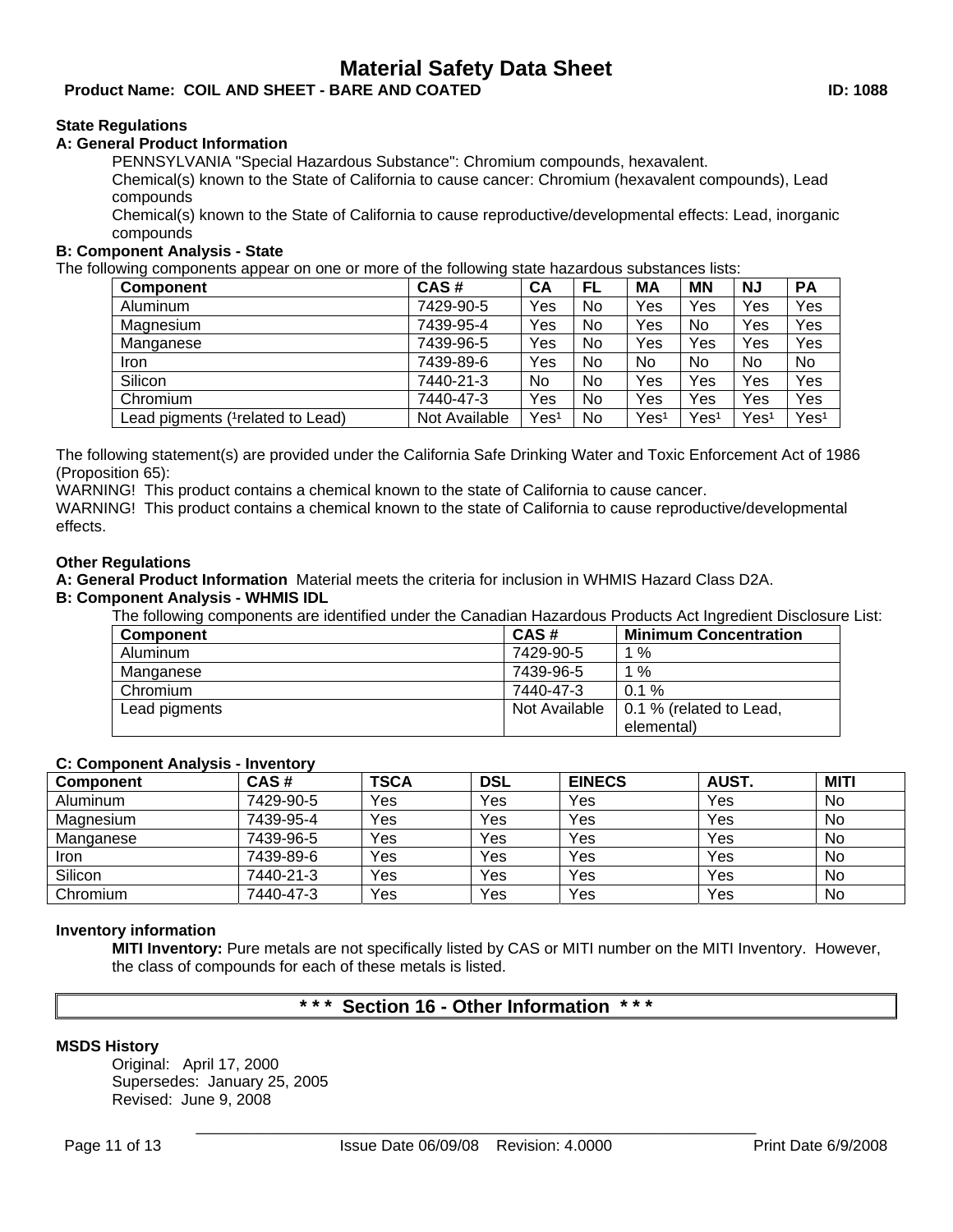# **Product Name: COIL AND SHEET - BARE AND COATED ID: 1088**

## **MSDS Status**

06/09/2008: Reviewed on a periodic basis in accordance with Alcoa policy. Changes in Sections 1, 2, 3, 4, 5, 7, 8, 10, 11, 12, 13, 14 and 15.

01/25/2005: Changes in Sections 1, 3, 4, 9 and 15.

02/26/2004: Reviewed on a periodic basis in accordance with Alcoa policy. Changes in Sections 3 and 8. 04/17/2000: New MSDS

## **Prepared By**

Hazardous Materials Control Committee

Preparer: Stephanie Williams, 412-553-1479/Jon N. Peace, 412-553-2293

# **MSDS System Number**

153160

# **Other Information**

**\*** Aluminum Association's Bulletin F-1, "Guidelines for Handling Aluminum Fines Generated During Various Aluminum Fabricating Operations." The Aluminum Association, 1525 Wilson Boulevard, Suite 600, Arlington, Virginia 22209, www.aluminum.org.

**\*** Aluminum Association, "Guidelines for Handling Molten Aluminum, The Aluminum Association, 1525 Wilson Boulevard, Suite 600, Arlington, Virginia 22209, www.aluminum.org.

**\*** NFPA 65, Standard for Processing and Finishing of Aluminum (NFPA phone: 800-344-3555)

**\*** NFPA 651, Standard for Manufacture of Aluminum and Magnesium Powder

**\*** NFPA 70, Standard for National Electrical Code (Electrical Equipment, Grounding and Bonding)

**\*** NFPA 77, Standard for Static Electricity

**\*** Guide to Occupational Exposure Values-2008, Compiled by the American Conference of Governmental Industrial Hygienists (ACGIH).

**\*** Documentation of the Threshold Limit Values and Biological Exposure Indices, Sixth Edition, 1991, Compiled by the American Conference of Governmental Industrial Hygienists, Inc. (ACGIH).

**\*** NIOSH Pocket Guide to Chemical Hazards, U.S. Department of Health and Human Services, February 2004.

**\*** Patty's Industrial Hygiene and Toxicology: Volume II: Toxicology, 4th ed., 1994, Patty, F. A.; edited by Clayton,

G. D. and Clayton, F. E.: New York: John Wiley & Sons, Inc.

**\*** expub, www.expub.com, Expert Publishing, LLC.

#### **Key-Legend:**

| <b>ACGIH</b>     | American Conference of Governmental Industrial Hygienists             |
|------------------|-----------------------------------------------------------------------|
| <b>AICS</b>      | Australian Inventory of Chemical Substances                           |
| CAS.             | <b>Chemical Abstract Service</b>                                      |
| <b>CERCLA</b>    | Comprehensive Environmental Response, Compensation, and Liability Act |
| <b>CFR</b>       | Code of Federal Regulations                                           |
| <b>CPR</b>       | Cardio-pulmonary Resuscitation                                        |
| <b>DOT</b>       | Department of Transportation                                          |
| <b>DSL</b>       | Domestic Substances List (Canada)                                     |
| EC               | <b>Effective Concentration</b>                                        |
| ED.              | <b>Effective Dose</b>                                                 |
| <b>EINECS</b>    | European Inventory of Existing Commercial Chemical Substances         |
| <b>EPA</b>       | <b>Environmental Protection Act</b>                                   |
| <b>IARC</b>      | International Agency for Research on Cancer                           |
| $LC_{50}$        | Lethal concentration (50 percent kill)                                |
| LC <sub>Lo</sub> | Lowest published lethal concentration                                 |
| LD <sub>50</sub> | Lethal dose (50 percent kill)                                         |
| LD <sub>10</sub> | Lowest published lethal dose                                          |
| LFL.             | Lower Flammable Limit                                                 |
| MITI             | Ministry of International Trade & Industry                            |
| <b>NFPA</b>      | National Fire Protection Association                                  |
| <b>NIOSH</b>     | National Institute for Occupational Safety and Health                 |
| <b>NORM</b>      | Naturally Occurring Radioactive Materials                             |
| NTP              | National Toxicology Program                                           |
| <b>OEL</b>       | Occupational Exposure Limit                                           |
| OSHA             | Occupational Safety and Health Administration                         |
| PEL.             | Permissible Exposure Limit                                            |
| <b>PIN</b>       | <b>Product Identification Number</b>                                  |
| <b>PSN</b>       | Proper Shipping Name                                                  |
| <b>RCRA</b>      | Resource Conservation and Recovery Act                                |
| SARA             | Superfund Amendments and Reauthorization Act                          |
| <b>STEL</b>      | Short Term Exposure Limit                                             |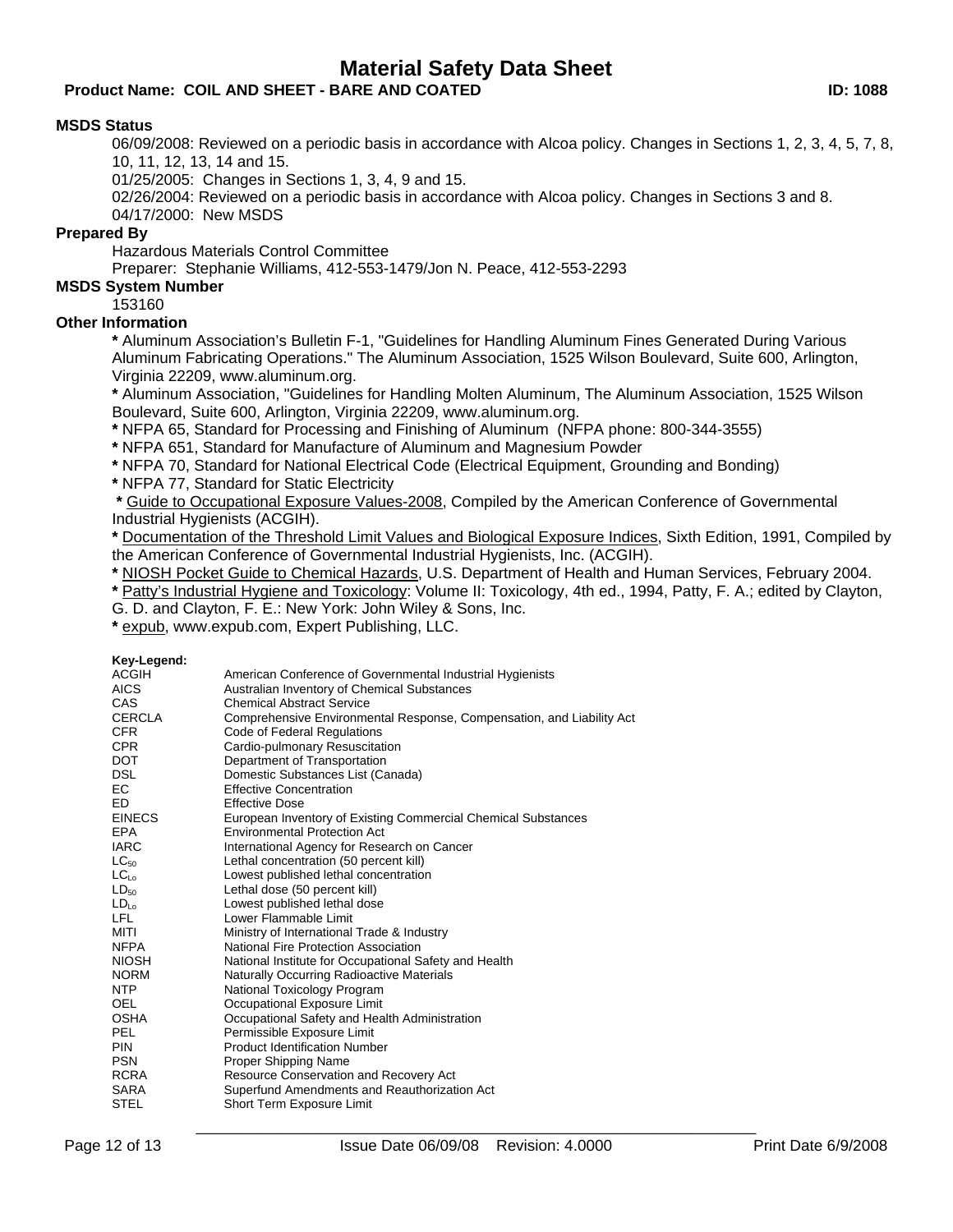# **Product Name: COIL AND SHEET - BARE AND COATED ID: 1088**

| <b>TCLP</b><br>TDG<br><b>TLV</b><br><b>TSCA</b><br><b>TWA</b><br><b>UFL</b><br><b>WHMIS</b><br>atm<br>cm | Toxic Chemicals Leachate Program<br><b>Transportation of Dangerous Goods</b><br>Threshold Limit Value<br><b>Toxic Substance Control Act</b><br>Time Weighted Average<br>Upper Flammable Limit<br>Workplace Hazardous Materials Information System<br>atmosphere<br>centimeter |
|----------------------------------------------------------------------------------------------------------|-------------------------------------------------------------------------------------------------------------------------------------------------------------------------------------------------------------------------------------------------------------------------------|
| g, gm<br>in                                                                                              | gram<br>inch                                                                                                                                                                                                                                                                  |
| kg<br>lb                                                                                                 | kilogram<br>pound                                                                                                                                                                                                                                                             |
| m<br>mg                                                                                                  | meter<br>milligram                                                                                                                                                                                                                                                            |
| ml, ML                                                                                                   | milliliter                                                                                                                                                                                                                                                                    |
| mm                                                                                                       | millimeter                                                                                                                                                                                                                                                                    |
| mppcf<br>n.o.s.                                                                                          | million particles per cubic foot<br>not otherwise specified                                                                                                                                                                                                                   |
| ppb                                                                                                      | parts per billion                                                                                                                                                                                                                                                             |
| ppm                                                                                                      | parts per million                                                                                                                                                                                                                                                             |
| psia                                                                                                     | pounds per square inch absolute                                                                                                                                                                                                                                               |
| u                                                                                                        | micron                                                                                                                                                                                                                                                                        |
| ug                                                                                                       | microgram                                                                                                                                                                                                                                                                     |

INFORMATION HEREIN IS GIVEN IN GOOD FAITH AS AUTHORITATIVE AND VALID; HOWEVER, NO WARRANTY, EXPRESS OR IMPLIED, CAN BE MADE.

This is the end of MSDS # 1088